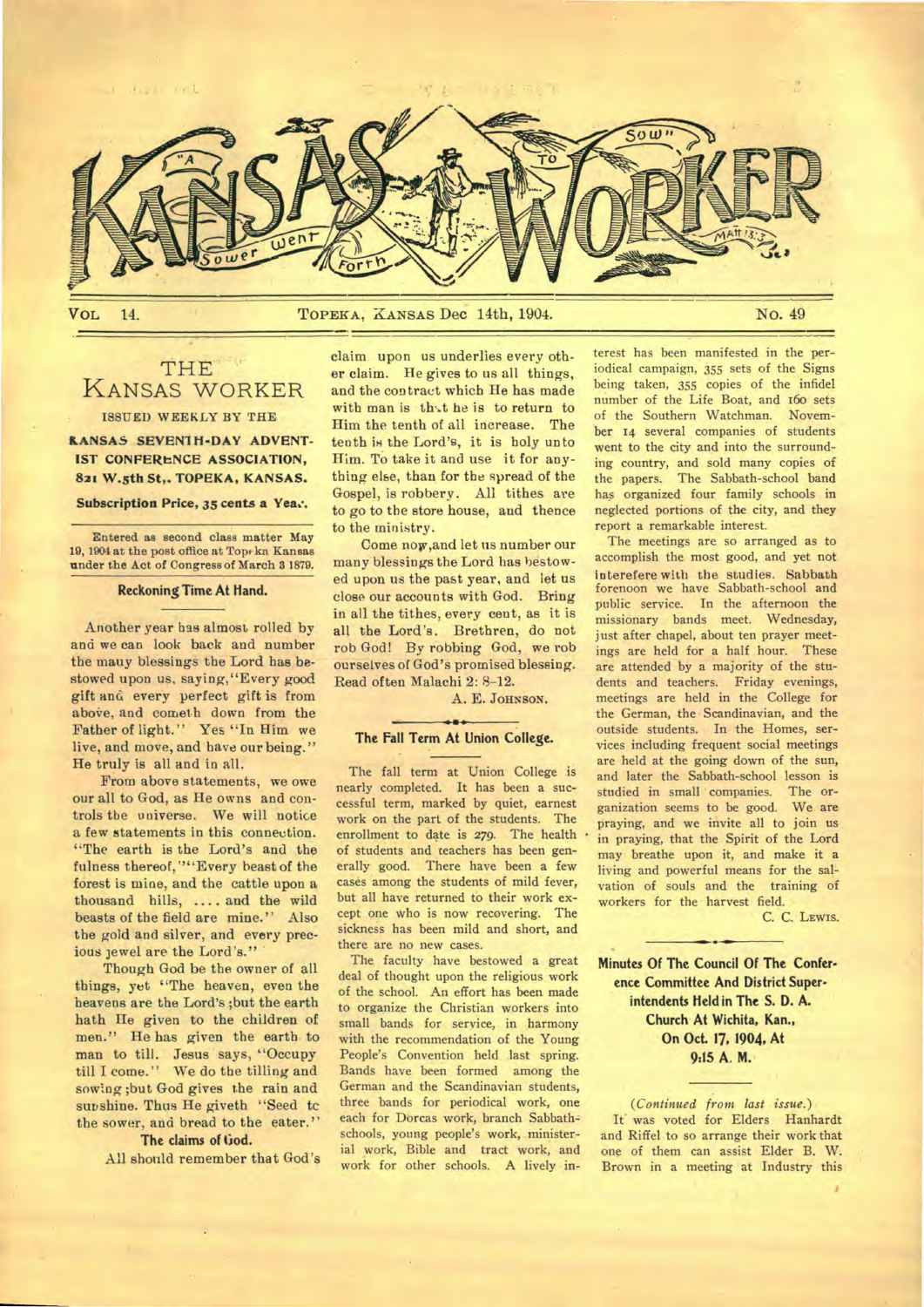fall, there being so many Germans there.

It was voted that Elder I. A. Crane go to Manhattan, Miltonvale, Rose Creek and Narka in the north central district and to Blaine in the northeast district, and if necessary that he go to the north-west district for a short time to assist Elder Godfrey.

Elder Ogden requested that he be permitted to spend the larger part of the present quarter in canvassing and that he may visit a few churches during this time. The request was granted by unanimous vote.

It was recommended that Elder Wallenkampf develop the interest among the Swedes in Manhattan and then go to the north-west.

It was recommended that we hold a canvasser's class in each district continuing from two to four weeks according to the circumstances. It was the thought expressed that these classes be conducted by the state agent and old canvassers who are competent and that they be held in cities and towns of sufficient size to afford territory for onehalf of each day to be spent in canvassing, and the other half in study and instruction, also that the teachers be paid by the conference for the time spent in giving instruction, namely, half of the time of the Institute and that each of the teachers shall canvass also as well as the members of the class. It was considered that from three to six or eight at most will constitute a class.

After some discussion of the great need of the work in Galena and the difficulty in moving Bible Workers, etc., it was voted to request Mary Edwards to bind off her work in Kansas City as soon as possible and take up the work in Galena.

It was voted that we advise the Pacific Press that Kansas will undertake to use 5,00o sets of the Third Angel's Message series of the Signs of the Times, t,000 sets of the Hausfreund and 300 sets of the Swedish paper. A committee of four was appointed to arrange the series of subjects on which readings are to be prepared, and ,to edit the readings.

The committee selected is Elders C. McReynolds, I. A. Crane, J. G. Hanhardt and L. F. Trubey.

It was voted that each district superintendent use all the help possibly available in his district to conduct the services during the Week of Prayer and as far as it is possible supply each church and company with some help for at least a portion of the time' and that this season be made a time of special revival in all of our churches by the means of prayer services, that

we teach our churches to expect a revival by meeting and seeking the Lord 'in prayer.

It was unanimously recommended that we renew the effort to raise a relief fund for the support of church schools by inducing every member of every church to pay 25c each quarter into the conference treasury according to the resolution passed at the camp-meeting in Newton in 1903.

It was voted to recommend the church school superintendent, Brother I. C. Sultz, to request each church school teacher to report often in the Kansas Worker the progress of his school, its spiritual condition and the blessings that are coming in. The president of the conference took this faVorable time to remind the members of the Council that it is also important for them to each report to the Worker.

> C. **MCREYNOLDS,** Pres. J. G. **HANHARDT,**  Sec'y of Conf. Com. To be continued.

## $\rightarrow$ Hutchinson S. S. Convention.

The convention was preceded by a Harvest Ingathering Service Thursday evening, Nov. 24th, which proved a blessing to all present. Many brought offerings to the Lord. Some came to the meeting carrying large pumpkins, others squashes, others baskets of apples, and others canned fruit and many other things with which the Lord had blessed them.

The decoration for this event, I must say, was the most beautiful I have ever seen. It was almost wholly composed of the things that God caused to grow up out of the ground.

The convention opened Sabbath, Nov. 26th, and consisted of two sessions a day; the evenings being occupied by one or the other of the ministering brethren. It closed Sunday, Nov. **27th,**  with a consideration of the young people's work. As the program was so arranged that it gave the Sabbath-school Work a thorough consideration, it proved a grand spiritual feast to all present. Besides Elder Thorn, who has labored earnestly for the conventions in his district, we were glad to have with us Elder McReynolds whose presence and help gave us much courage in this work. We were also glad to have with us Elder A. E. Johnson who, on account of his long experience in this work, was able to render valuable assistance; also Mrs. Dora Meyer, State S. S. Secretary, who has been at our assistance in this part of the state for several days.

As far as I know all the Sabbathschools of the South West District have been represented in conventions this fall. And now we are seeing the re-<br>sults in the Sabbath-school work sults in the Sabbath-school throughout the district.

It would be a blessing if all the district superintendents would follow this plan. It is not necessary for him to carry the whole burden, for there are some in every church who are capable of carrying such responsibilities.

I. C. **SULTZ,** State S. S. Supt.

## $.........$ **System and Order.**

About one year ago we sent out a request that all funds paid by our brethren to individuals or churches, whether it be tithes or offerings, should go through the regular channel. Individuals belonging to church organizations, living near their place of meeting, should always pay their tithes and offerings to the church treasurer, taking a receipt for the same. The money received by the church treasurer should be sent to the state conference treasurer, and all funds thus received by the state conference treasurer should be sent to the Union Conference treas-<br>urer, and by the Union Conference urer, and by the Union treasurer, to the General Conference treasurer.

I hope that all who read this notice will act in accordance with the above suggestions. To do as suggested would be doing business in a business-like way, and it is always safe to do business that way. When money is paid to different individuals promiscuously for varied enterprises, no church conference, union conference, or general conference can tell how much should have been credited by them to different enterprises.

To send funds and not have them go through their regular channel is a disregard of order, and is confusing and unsafe. Ever bear in mind that God is not the author of confusion, but He is a God of order. I understand that some have requested our brethren to send funds raised for a certain field direct to the persons making the appeal, and not to send them to the state or General Conference treasurer. I hope that all who read this article will disregard such requests as they are wrong, and to heed them would tend to demoralize our work and break down system and evil and only evil will result. Let us do the Lord's work ever in a systematic way. E. T. **RUSSELL.** 

*Cen. Un. Conf. Pres.* 

¥.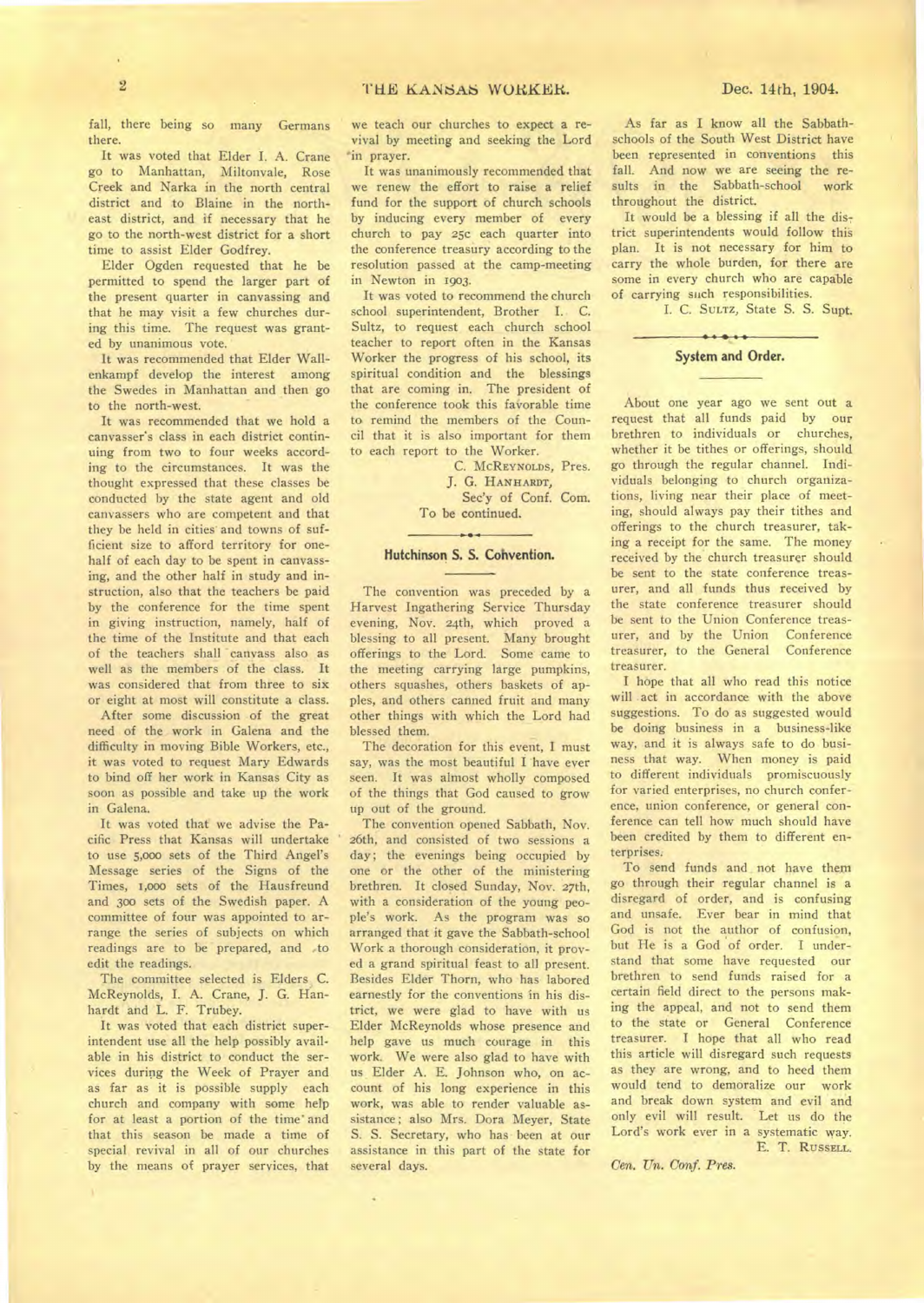## Field Reports.

**Jerome.** 

To the readers of the **WORKER.**  Dear brethren and sisters: I thought that you would like to hear a word from our new church away out on the frontier in western Kansas. We think we are getting along nicely considering our scattered condition over the country to a distance of about 25 miles. Yet most of us get together every Sabbath when the weather is favorable. Last Sabbath we held our meetings here in Jerome in the schoolhouse. There were 17 in attendance and one of our visitors was the M. E. Pastor of this place. He seemed to enjoy the study on the Law with us. He said it was the first Seventh-day Adventist meeting he had ever attended. After meeting, he went home with us for dinner and in all he seemed to enjoy himself very much. We think his visit will be for the betterment of the cause in these parts as we have had to meet opposition here in almost all its phases. But praise the Lord, the truth is triumphant. Thus far we are doing what we can to let the light shine here in the western part of Kansas. I hold Bible study here in oru school-house every two weeks witn a fair attendance, besides canvassing for our books, giving our papers, tracts and talking to the people. The Arch Deceiver is also at work but this should not discourage any of the Lord's children for we know the Captain of our salvation overcame the enemy with"it is written." The word will have its power to condemn or to save.

To my brethren in the canvassing work: I would be of good courage; keep on sowing the good seed for we know if we are faithful in sowing the seed now, we shall rejoice in the Harvest. It may not always look like sunshine, but that is no sign we are not doing the will and work. Let us praise the Lord for the privilege of giving the last warning message to the world. We are engaged in a great work and have the greatest commander to lead the battle that ever trod the earth, even Christ. Then let us go forward with Him to victory. We are of good courage here and are pressing the battle to the gates. Pray for us. May the Lord bless you all is my prayer. Your brother in the blessed work.

WM. H. BROWN.

 $...$ 

## **Report of the N. W. District.**

Dear Brethren and Sisters, and colaborers together with God. "Grace and peace be multiplied unto you." I will submit a brief report of my work in the North-west District since campmeeting. After a few days rest at home I returned to my district. First, I visited the Glen Elder church, held several meetings with them and found them of good courage in the Lord. Preparations were made for the construction of a house of worship at that place. My next visit was with the Portis church. At Portis we had several meetings, also quarterly meeting. I had the pleasure of visiting the church school at that place, which is taught by sister Belle Dixon. I was made to rejoice to see the interest manifested by both teacher and pupils. .God has not spoken in vain upon this point. It was said of Timothy, "From a child thou hast known the Holy Scriptures."

On my way west I visited Kirwin, and Logan. At Logan I found a faithful little band, up to date in the message. At this place is the model Sabbath-school of the Kansas Conference. From Logan I visited the isolated brethren near Moreland. Here I baptized sister Bullard, and she is now rejoicing in the truth of the Third Angel's Message. While here I was called to Wichita to attend a Council Meeting of the Conference Committee and District Superintendents. At the close of the Council, I returned to my district by way of Clay Center, where I visited Sr. Godfrey and daughter a few days. The first visit I made after my visit at home was at Palco. Here I held a series of meetings. The result of this meeting was that five united with the Palco church. Four went forward in baptism. The church is in much better condition spiritually. I also visited Turkville and held a few meetings. Five were baptized into the faith. The Turkville church is in good condition and is of good courage in the Lord. I am now at Oberlin and will in a few days go to Bird City to look after the work there. As soon as the reports are in I will report the success of November's work.

T. GODFREY.

## **Southwest District.**

After the conventions at Spivey, Elder A. E. Johnson and the writer visited the following places : Great Bend, Hutchinson and Lamed. At the close of a short series of meetings at Great Bend, three followed their Lord in baptism and five were added to the church.

We left the company there full of courage. Sisters Lizzie Sutton and Mary Mullikin will follow up the work there. In connection with the convention work at Larned and Hutchinson, we spoke each evening but owing to circumstances,were not permitted to do much for those not of our faith.

These meetings we believe have proved a great blessing to the Sabbath school work in the district and we can heartily recommend them to our brethren in other parts of the state, especially where two or more schools are represented.

At present we are engaged in a series of meetings at Liberal,but as last evening was our first meeting we can not tell what the interest will be. We have tried to arrange for some'help (luring the Week of Prayer for some of our churches but it seems that though the harvest is great the laborers are few. Let us pray that the Lord of the Harvest will send laborers into His harvest.

I. F. THORN.

# Hepler.

We thought perhaps our colaborers would like to know how the work is moving along in this part of the vineyard. As has been reported before, we have a good Sabbathschool organized with a membership of over twenty. We still have the enemy to contend with, of course so do other laborers, but the Lord has promised never to leave nor forsake us. The Lord has blessed us in securing a church building and raising the money to pay tor the same.

We purchased a good building for \$400.00 and have it all paid but \$63.00 and we have sufficient amount in pledges to meet that amount if all are prompt in sending them in. Surely God is good to those who